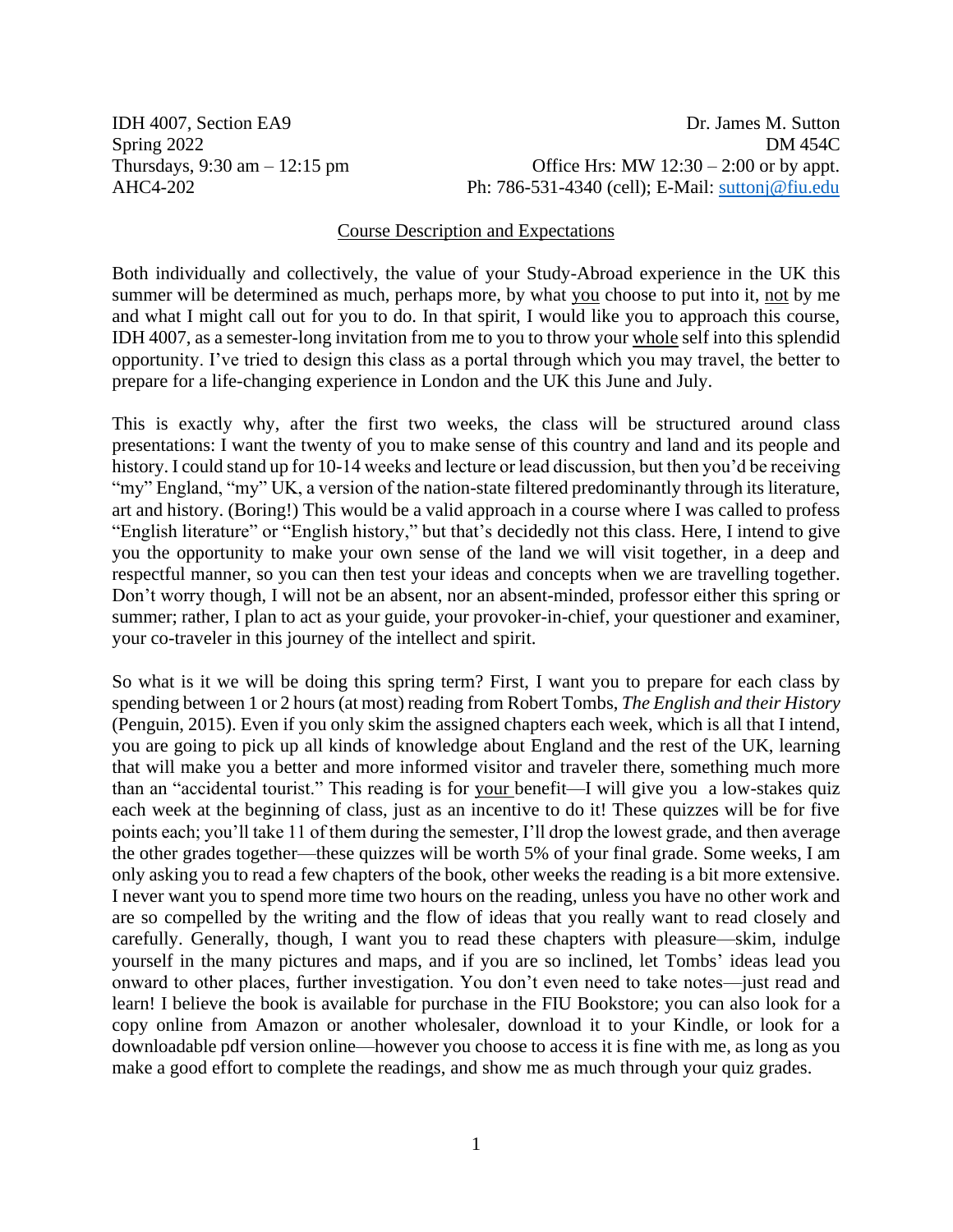On some of our Thursdays together, I hope to arrange meetings with you off campus for field trips, or on campus, but just doing different kinds of activities. When we do so, there will be no reading of Tombs expected during such weeks, no quizzes, and no class presentations either. Rather, these weeks will provide us a chance to meet off campus and learn in an entirely different mode. If you are amenable and able, I might plan a field trip or off-site visit for the Thursday of Spring Break, March 3, at a site yet to be determined. You might object that this is during Spring Break—true! Thus, if I proceed with this idea, I will not require nor compel your attendance—it will be an invitation. On April 7, I will be traveling, so something different will occur on this particular day as well—maybe a guest lecture, or a self-led activity, or a meet and greet with Laura, our summer program assistant. We shall see! Finally towards the end of the semester, perhaps on April 21, I hope to schedule a class visit to the British Consulate in Miami, where we will talk with Consular General Nicolette Brent and her staff. In addition to these field trips or free days, I'll also do my best throughout the spring to arrange for movies and other British or UK-themed activities and opportunities for you—stay tuned. I'm also willing to meet with you on a few Saturdays during the semester to go on hikes, build up our stamina, and build community. Stay tuned on this as well.

So, what will a "normal" Thursday morning look like for us? The first half of class, from 9:30 – 10:45, will be taken up with a group presentation on the designated historical period under review that week. The second half of class, from 11:00 – 12:15, will frequently consist of four more 15 minute presentations, two "Wildcard" presentations and two "Site Report" presentations. Each of these are described more fully below but let me be clear about one thing from the outset. Each of you will a) work with one classmate on a major presentation tied to a historical period; b) offer a "Wildcard" presentation also tied to one of our periods; and c) do a "Site Report" presentation that is tied to a place we are going to visit while in London and the UK. In short, Thursdays will be all about you formulating your own ideas and thinking and presenting these concepts to your classmates. Each of you will be making three presentations, therefore.

Of these three, the "big deal" will be your historical presentation, which you will prepare and do with a chosen classmate. Following our readings from Tombs' tome, each of you in pairs will be choosing a different period—the sweep of British history divided into ten! Alongside your partner, I want you to develop a 60-75 minute Power-point presentation that will cogently offer some intriguing and memorable perspective on the period under question. Don't try to cover everything; rather find a slice of your history that you can present that bears the stamp of the age, and that is of interest to you. For example, the first pair to present, on January 27, in just two weeks, gets "medieval England." This is just too big and broad a slice of history to cover it all, and none of us need to become expert in medieval English history for the sake of this course or our travels this summer. Instead, what would be great would be a presentation delving into the legend of King Arthur; or Robin hood; or the building of a medieval Cathedral; or the rise of the University during this time; or  $14<sup>th</sup>$  century life as represented by Chaucer and his contemporary poets; or the stratification of medieval England into castes—any of these, or other comparable explorations, will give you and your classmates a deep slice of the picture at that time. (Your reading of Tombs can provide the wide sweep of history—your job in the presentation is to go in depth on some facet of the period that you and your partner find of interest and wish to convey to your classmates.) This part of the course is worth 30% of your final grade: 10 points for the power-point presentation itself (style, optics, quality of information, research and inquiry); 10 points for the oral presentation and delivery, and how well you work with your partner; 5 points for how well you generate and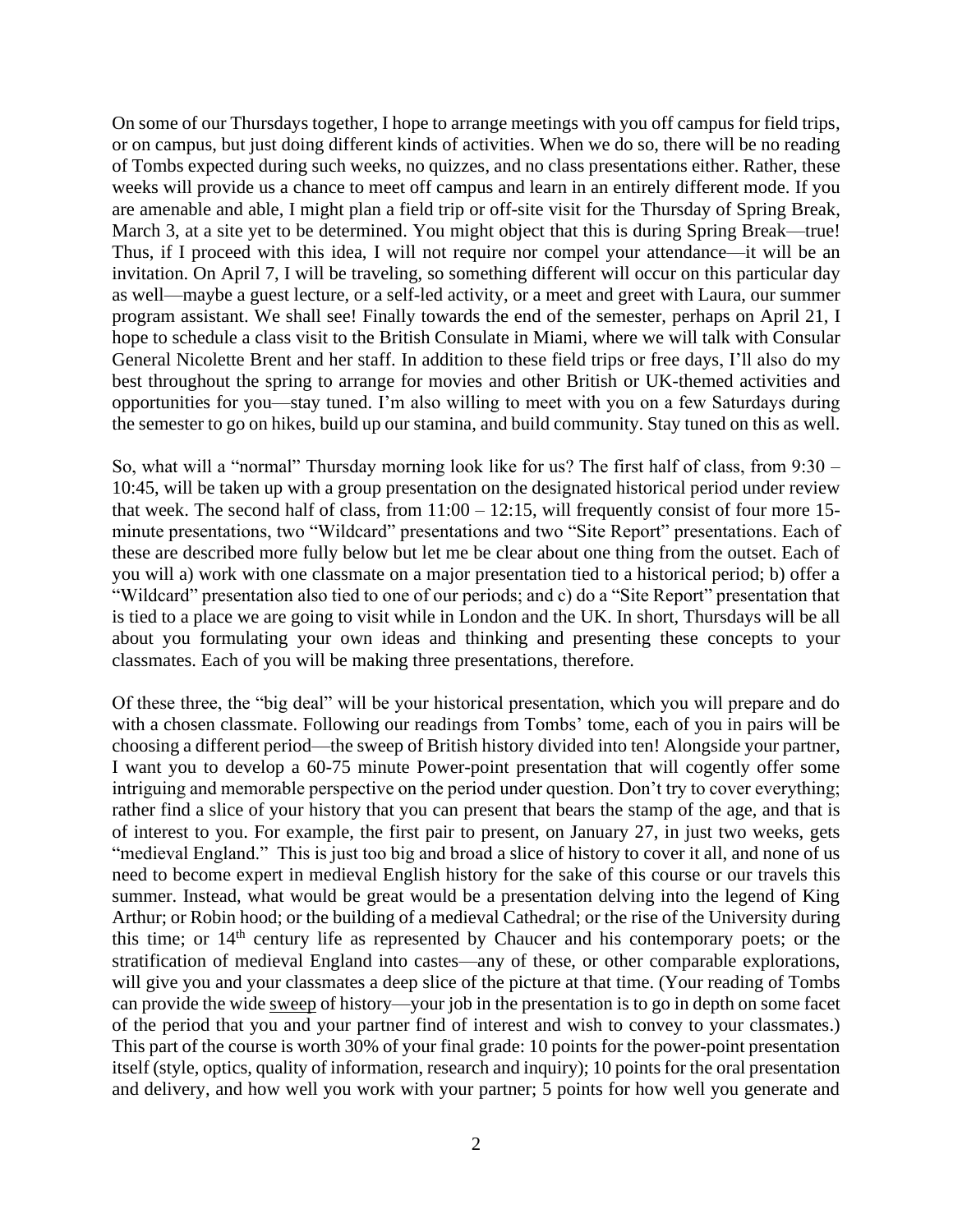lead discussion with your classmates; and up to 5 more points, to be given by your classmates, on how engaging they found your presentation to be. (I'll average your classmates' scores).

Secondly, each of you will do one "Wildcard" presentation during the semester. This will be done individually; you will do it on a different day from your historical presentation. In any mode you see fit, for 15 minutes you will offer a further perspective tied into the period we are discussing as long as what you do ties in to the time period, you're good! Let's say you are a "Wildcard" presenter on January 27, our "medieval" day. Choose anything remotely "medieval" and bring it to your classmates in any style you choose. Read Chaucer in Middle English. Sing some medieval chants. Cook up a medieval dish and serve it. Dress like your favorite medieval person and explain your costume. Please connect with the two class leaders that day, to ensure that rather than overlapping with them, you bring something distinct to the table. Have fun with this and be creative. This will be worth 15% of your grade: 10 points for your creativity and 5 points for your ability to relate, orally, what you are doing or exploring to your classmates. The first year I taught this class, many of my students did PowerPoint presentations for this assignment; in the second year, 2020, following my lead, things got much more innovative—games, gender reveal parties, period fashion dolls, "Write my Life" style presentations. Go wild and get artistic with these presentations--I'd love to see you be even MORE imaginative than my 2020 students!

Thirdly, and for another 15% of your final grade, each of you will be asked to prepare one 15 minute "Site Report" for your classmates. This may be a Power Point, and it should include several images of your site or location (5 points), description of its history and import (5 points), and a final slide detailing "for further reading" on your site, books, articles, web content (5 points). You will note as we go over the syllabus shortly, I've already designated the 20 sites, and assigned them in a manner that (somewhat) accords to their history. For example, "Canterbury" and "Conwy Castle or the Tower of London" both fall on our "medieval day," so if you end up choosing or being assigned either of these two sites/cities, I'd recommend that you tie your remarks and pictures to the various obvious medieval legacies of either city.

Ideally, your group presentation, your Wildcard, and your Site Report will fall on three separate days—this is how I aim to arrange things—so you'll have three days you are "on" and expected to prepare something, and the other Thursdays you can just sit back, listen, learn and participate!

Continuing in this vein, on our final day of class, April 28, we are going to teach each other about contemporary Britain by making brief 8 - 10 minute presentations, on different features of contemporary life in Britain. This will be worth 10% of your final grade. Have fun with this.

Your final assignment will be the preparation of a research proposal, which you will turn into me on April 28. Worth 5% of your grade (another 5 points), this short paper will look forward to the summer term, when during your travels you will also be researching and taking in information on some question of interest to you—all of which will become your major paper or project crafted *after* we return from the UK. This proposal will constitute your preliminary research on the topic: ideas, plans, notes, images, scribbles, pictures and images, and a bibliography for further reading.

Attendance and Participation also are each worth 10% each of your final grade.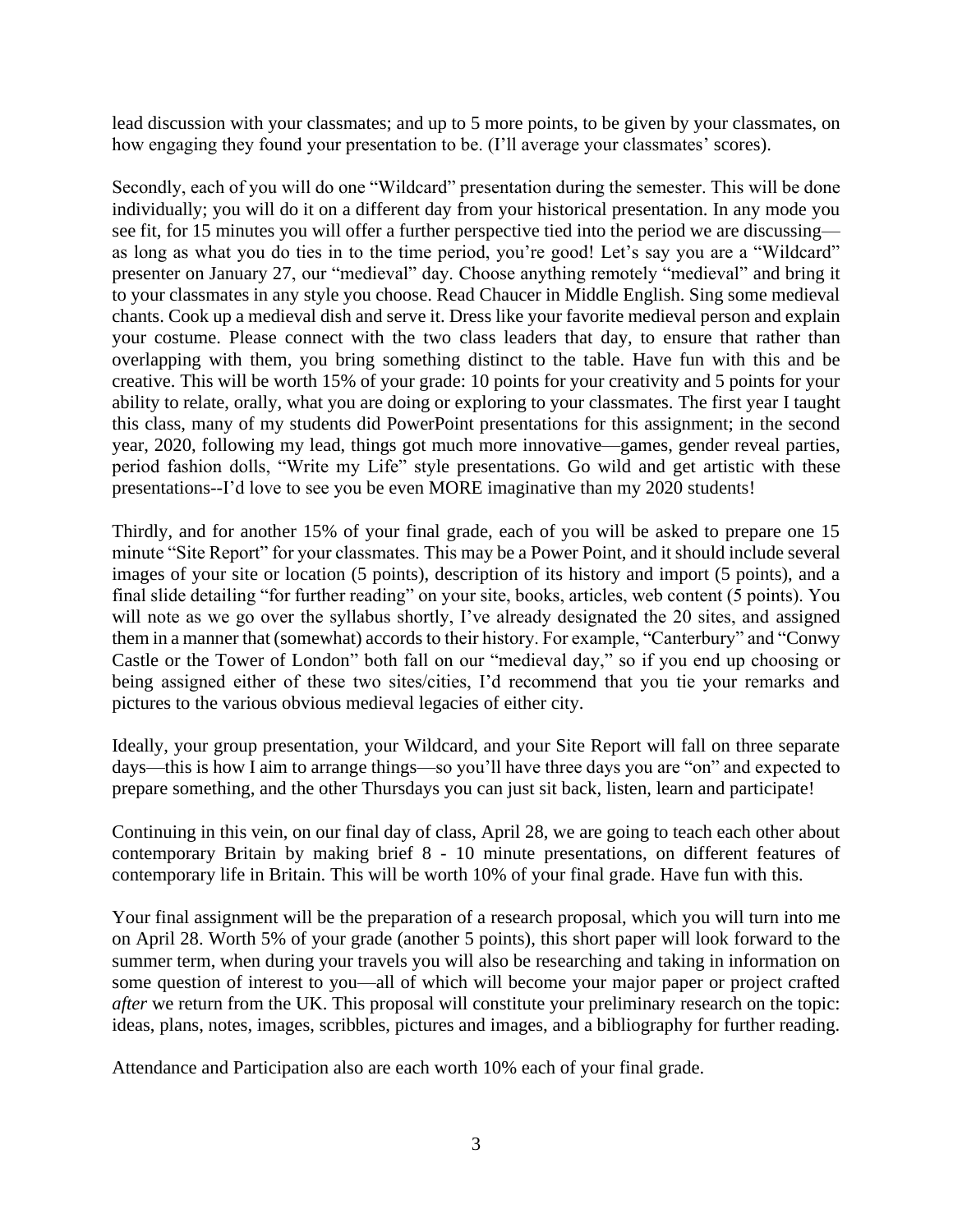# Covid-19 Protocols

I ask all of you to use common sense, self-respect, and care for each other to guide you in how you approach our continuing public health situation surrounding Covid-19 and the present Omicron variant. Our classroom is not large, but I recommend that we spread out as best we can within the room. I recommend that we wear masks, though I will not mandate this, nor will I attempt to enforce mask usage. I hope that you are all vaccinated and boosted; if not, I strongly recommend you take these steps now—not just for your safety and well-being here at FIU this Spring term, but too for your smooth entry into, and safety and health while you are in the UK this summer. Speaking of summer travel, here is a website to which we will ALL need to pay close attention throughout this spring, and especially in May: [https://www.gov.uk/guidance/travel-to-england](https://www.gov.uk/guidance/travel-to-england-from-another-country-during-coronavirus-covid-19)[from-another-country-during-coronavirus-covid-19](https://www.gov.uk/guidance/travel-to-england-from-another-country-during-coronavirus-covid-19)

If you are not feeling well, or you test positive for Covid, do not come to class. Reach out to me without hesitation by either email or What's App, and we will make do. If you are ill on a day that you are scheduled to present, have no fear. Flexibility and patience are key here: I will practice these traits continually, and I ask you to do the same.

Below are the FIU's official policies as regards Covid:

- **Daily and before arriving to campus, complete the P3 app**. If you are not given the green check mark to enter campus, then return home, and contact your section professor by email.
- **Please check your FIU email account and your Canvas course at least once a day.** Email and Canvas are the best ways for the university, and your professors, to contact you.
- If you do not feel well, have tested positive for COVID, or have been in contact with a person with COVID while not yet being fully vaccinated, **please** *do not come to class, immediately complete the P3 app to notify the COVID Response Team or call them at 305-348-1919, and contact your section professor by email as soon as you can.* **To excuse absences for P3 failure/COVID, please contact the COVID Response Team at 305- 348-1919.** If you are directed to quarantine because of COVID-19, your absences will be considered excused. As above with absences due to religious observance or University events, all work missed during quarantine needs to be made-up in a timely manner, as agreed to with your section professor.
- A **vaccinated, asymptomatic** individual exposed to a COVID positive person does not need to quarantine. They need to continue to wear a mask. It is recommended to test 3-5 days post known exposure. However, if at any time they become symptomatic, they need to test immediately. If the test returns positive, they need to follow the COVID positive protocol at that time.
- Please take every precaution to keep yourself and others healthy. Per CDC guidelines, you are encouraged to get vaccinated and strongly advised to wear a mask indoors and in public including all FIU facilities.
- Missing excessive days may lead to failing a class or a grade of incomplete.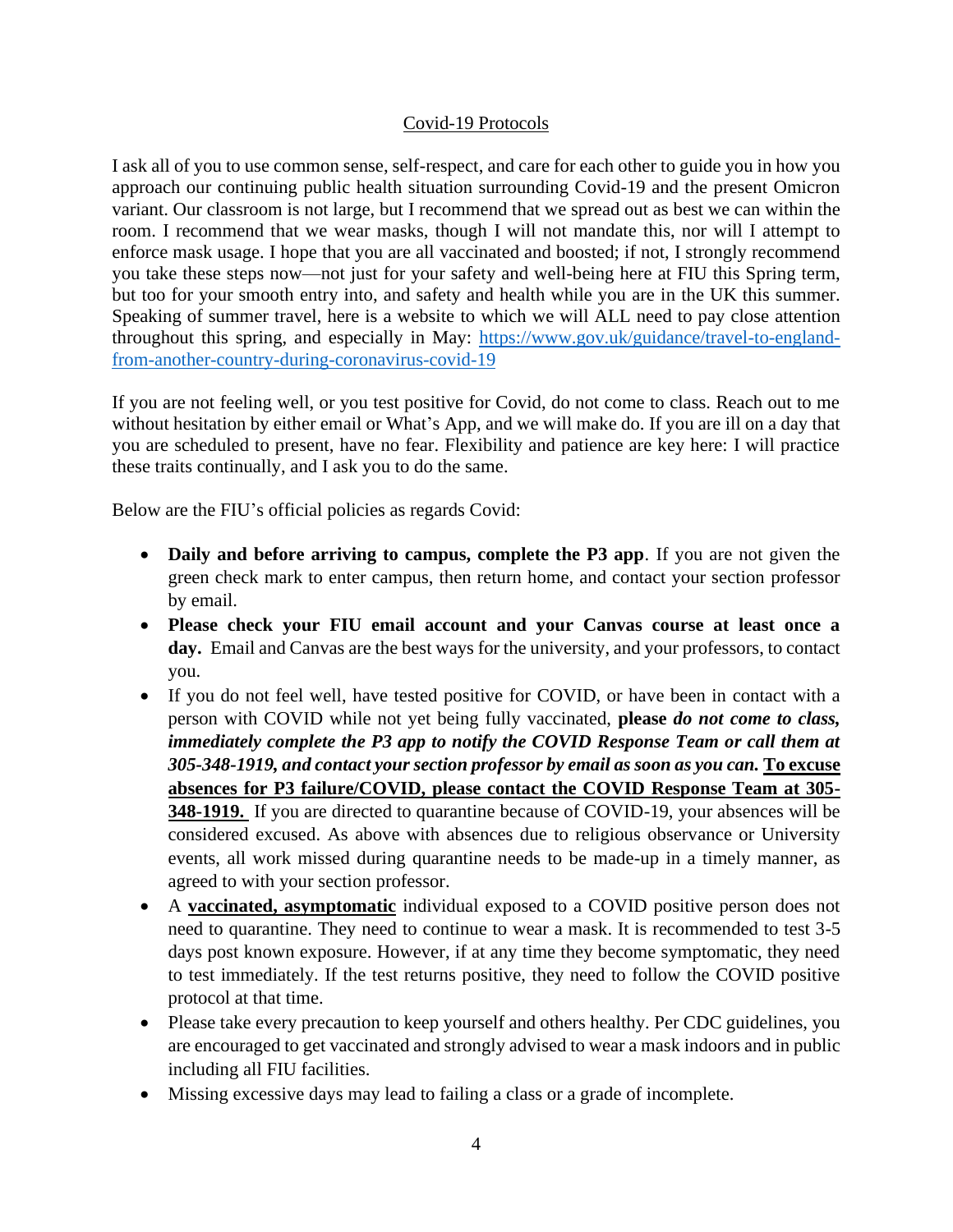- For us to assist you in achieving your goals, it is important for you to contact one of us as soon as you experience any events that might disrupt your course participation.
- For up-to-date information about COVID, please see the [repopulation.fiu.edu](https://repopulation.fiu.edu/students) FAQs."

# Honors College Policy regarding IDH 4008 this summer

As communicated to you from the time you registered in the program, all Honors College Study Abroad programs are contingent upon the COVID situation and FIU's decision. FIU continues to carefully monitor the public health situation around the world.

Please keep in mind that there is a possibility that the program will not be allowed to travel in the summer even if you are taking IDH 4007 in the spring.

- If your program is allowed to travel in the summer, you will later be enrolled in IDH 4008 for Summer 2022.
- If FIU decides to not allow your program to travel in the summer, you will be allowed to remain in IDH 4007 for the Spring 2022 semester. In that case, IDH 4008 will be canceled for Summer 2022. Please work with the Honors College on a course contingency plan in case you cannot take IDH 4008.

# Professor Sutton's Policy regarding IDH 4007 and IDH 4008

I am hoping for the best, trying to prepare for the worst. Here's what I know, and what I don't know:

- this spring term class, IDH 4007, is happening. I intend to do all that I can to make this course special for you, regardless of the fate of IDH 4008 and summer travel.
- If IDH 4008 is cancelled, we will regroup and readjust in terms of what is expected for IDH 4007. Such decisions will be made with your input. The ultimate goal is to ensure a valuable and enjoyable learning experience for you this spring, irrespective of what happens this summer.
- The green-light to travel to the UK will depend primarily on the perceived risk of such travel there, as determined by the FIU Global administrative team—decisions will be based on such factors as the CDC country rating. Currently the UK is listed at level 4; we need this to fall to level 3, I believe, for travel to be permitted by FIU. Thus, although this is out of our hands, if you want to track this rating, you may do so. Watch reports out of the UK, and hope that the Omicron wave hits its peak very soon, and then quickly subsides.
- If we are permitted to travel, I will be fully involved with securing all planned travel and visits in the UK, working with the program's agent.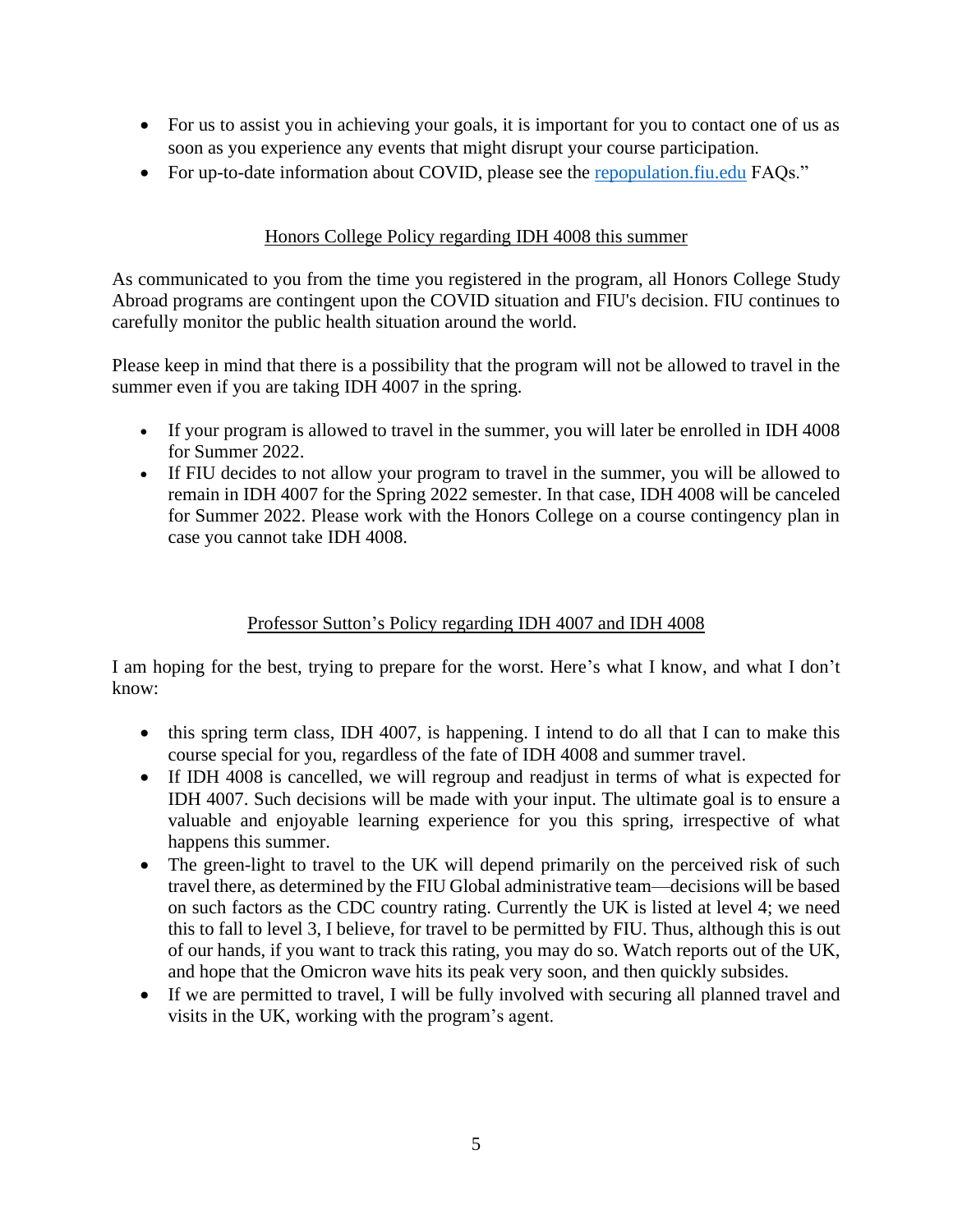# Syllabus

**Thursday Jan. 13**: Introductions and Orientation; Course Expectations; Assignments; Looking toward the Summer and our Study-Abroad experience together

**Thursday Jan. 20**: before 500 CE. Ancient Britain. Please skim Tombs, Introduction and Prelude, pp. 1-22

- Reading Quiz #1
- Professor Sutton will do a Presentation on Roman Britain
- Site Report #1: Stonehenge
- Site Report #2: Lullingstone Roman villa OR The Roman Baths in Bath

**Thursday Jan. 27**: 500-1485. Medieval Britain. Please skim Tombs, Chapters 1–4, pp. 23-154

- Reading Quiz #2
- Group Presentation #1, on the (very long) Middle Ages in Britain
- Wildcard Presentation #1
- Wildcard Presentation #2
- Site Report #3: Conwy Castle (Wales) OR The Tower of London
- Site Report #4: Canterbury Cathedral and the city of Canterbury

**Thursday Feb. 3**: 1485-1603. Renaissance and Reformation in Britain; the Age of the Tudors. Please skim Tombs, Chapter 5, pp. 157-203

- Reading Quiz #3
- Group Presentation  $#2$ , on  $16<sup>th</sup>$  century England, the Tudor Age
- Wildcard Presentation #3
- Wildcard Presentation #4
- Site Report #5: Cambridge University, focusing on medieval and Tudor buildings—such as King's College Chapel, Cambridge,
- Site Report #6: Hampton Court

**Thursday Feb. 10**: 1603-1688. The Stuarts and the Civil War; Interregnum; the Restoration of Stuart monarchs. Please skim Tombs, Chapter 6, pp. 204-271

- Reading Quiz #4
- Group Presentation #3, early Stuart England, the English Civil War, Cromwell and the Interregnum, and the Restoration of the Stuarts
- Wildcard Presentation #5
- Wildcard Presentation #6
- Site Report #7: Oxford University, focusing on  $17<sup>th</sup>$  century buildings
- Site Report #8: Wren's Church's in London, especially St. Paul's Cathedral

**Thursday Feb. 17**: 1688-1783: The Glorious Revolution and the Eighteenth Century, Wars in the Atlantic, the American Revolution as viewed from the UK. Please skim Tombs, Chapters 7 , 8 and 9, pp. 275-366

- Reading Quiz #5
- Group Presentation #4, on the Glorious Revolution and the Eighteenth Century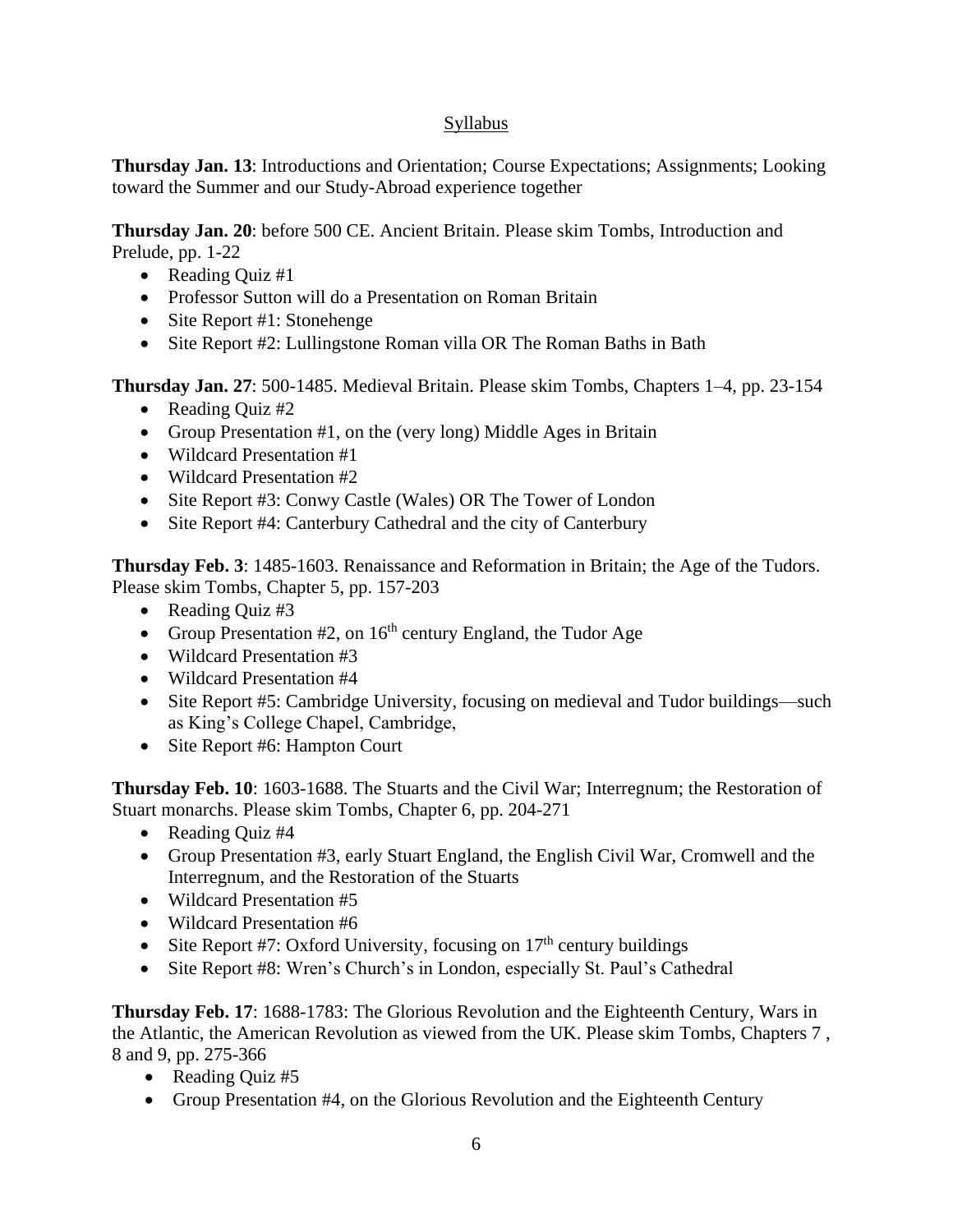- Wildcard Presentation #7
- Wildcard Presentation #8
- Site Report #9: Blenheim Palace
- Site Report #10: London's Theatres

**Thursday Feb. 24**: 1783-1815, Skim Tombs, Chapters 10 and 11, pp. 367- 414

- Reading Quiz #6
- Group Presentation #5 on the "Romantic Era," French Revolution, Regency era, Battle of Waterloo
- Wildcard Presentation #9
- Wildcard Presentation #10
- Site Report #11: City of Bath, era of Jane Austen
- Site Report #12: London's Parks, esp. Regent's Park and the surrounding area

## **Thursday March 3**: **Spring Break, Possible Optional off-campus meeting or activity, tbd?**

**Thursday March 10**: 1815-1901. The Age of Dickens and Queen Victoria. Please skim Tombs, Chapters 12 and 13, pp. 417-533.

- Reading Quiz #7
- Group Presentation #6 on the  $19<sup>th</sup>$  century
- Wildcard Presentation #11
- Wildcard Presentation #12
- Site Report #13: Manchester, Victorian Powerhouse, new city!
- Site Report #14: London, Houses of Parliament

**Thursday March 17**: 1815-1914. Victorian England revisited, as Imperial Power. Please skim Tombs, Chapter 14, pp. 534-591.

- Reading Quiz #8
- Group Presentation #7 on Imperial Britain
- Wildcard Presentation #13
- Wildcard Presentation #14
- Site Report #15: London—The British Museum
- Site Report #16: Llandudno, Snowdonia, Wales

**Thursday March 24**: 1914-1939. World War I and the Inter-war Period. Please skim Tombs, Chapters 15 and 16, pp. 595-686.

- Reading Quiz #9
- Group Presentation #8 on the Great War and its Aftermath
- Wildcard Presentation #15
- Wildcard Presentation #16

**Thursday March 31**: 1939-1979. World War II and Post-War Britain. Please skim Tombs, chapters 17 and 18, pp. 687-782.

- Reading Quiz #10
- Group Presentation #9 on World War II and its Aftermath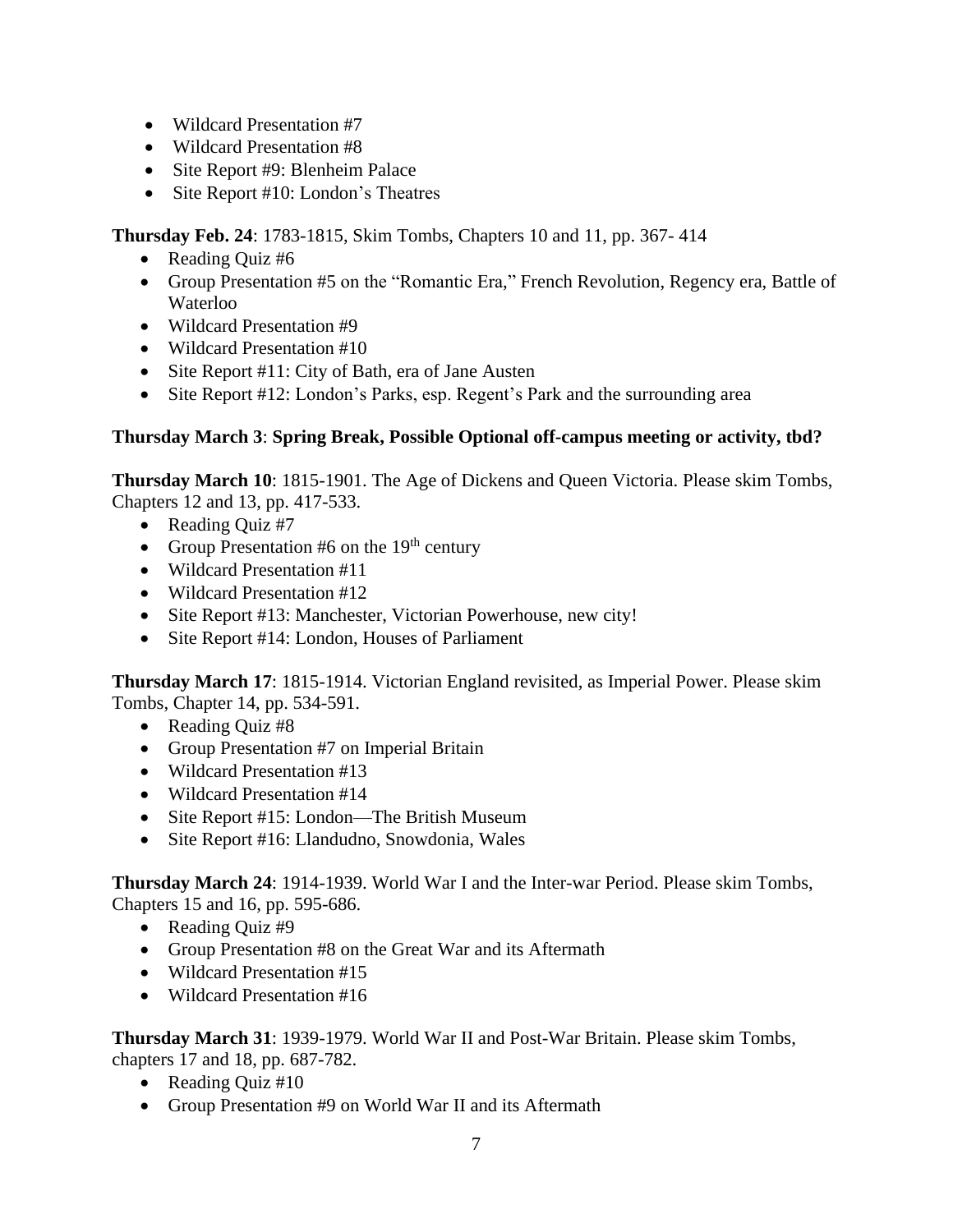- Wildcard Presentation #17
- Wildcard Presentation #18
- Site Report #17: Liverpool, the Beatles, the re-development of an old industrial city
- Site Report #18: London—Shopping

## **Thursday April 7: Free Day of some sort, tbd later in semester (Prof. Sutton will be traveling to Jacksonville for the Shakespeare Association of America Conference)**

**Thursday April 14**: 1979-2019: The Last 40 Years. Please skim Tombs, Chapters 19-21 and Conclusion, pp. 783-891.

- Reading Quiz #11
- Group Presentation #10 on Britain in the Age of Thatcher, Blair, Brexit and Megxit
- Wildcard Presentation #19
- Wildcard Presentation #20
- Site Report #19: Belfast and Northern Ireland, "The Troubles" and the Murals, the new Northern Ireland, GoT Tourism and the Titanic Museum
- Site Report #20: London—"The City" and Financial Centers of London

**Thursday April 21:** Class Field Trip. Please meet me at the British Consulate between 9:30 and 9:45 a.m. Address is 1001 Brickell Bay Dr Suite 2800, Miami, FL 33131. We will need IDs to enter. From 10 -11:15, we will have a conversation with Consular General Nicolette Brent and her staff about the work that they do here in Miami, throughout Florida and the Caribbean. (This event is yet to be confirmed—it could move to a Thursday earlier in March or April; if so, all days after will just be set back one week). If we are unable to visit the Consulate at all this semester, then we will use this day for something else, to be determined. Something fun, I promise.

### **Thursday April 28: Class meets in AHC4-220 from 9:45 – 11:45**. Please turn in your Individual Research Portfolio.

Presentations on various aspects of contemporary Britain, each lasting 8-10 minutes. Options include:

- British Music Scene
- British Film Industry
- British Television
- British Arts Scene
- Brexit and Contemporary Politics in the UK
- British Theatre
- British Fashion Industry
- British Food
- The Royal Family
- British Pastimes and Sports (should have little or no foothold in the States)
- British Science
- British Medicine
- British Dentistry
- The Man Booker Prize and contemporary British Writers
- British Intelligence and Espionage, MI-5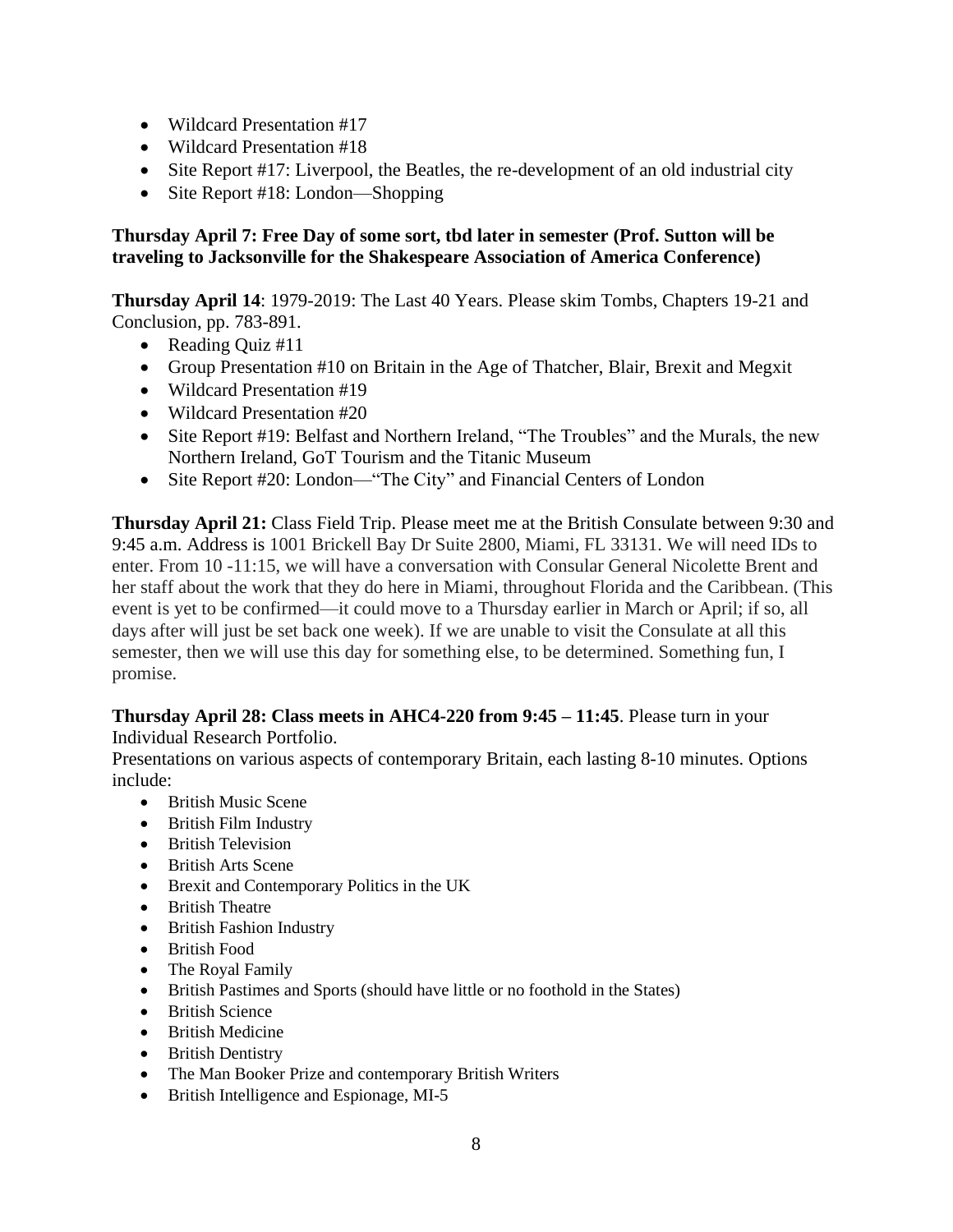- British Military and its Engagements
- Race and Ethnicity in Contemporary Britain
- Religious, Sexual, and Gender Diversity in Contemporary Britain
- The British Legal System
- British Crime and Horror

### **Tentative Grading Scale**

94-100 A 90-93.4 A-87-89.99 B+ 84-86.99 B 80-83.99 B-77-79.99 C+ 70-76.99 C 60-69.99 D 0-59.99 F

### **Honor Code/Conduct Code**

In The Honors College, the term "honor" refers both to academic accomplishment and character. Students in Honors should therefore adhere to and be held to the highest standards of personal academic accountability. Academic dishonesty in any form, including plagiarism, is antithetical to the very definition of being an Honors student at FIU. Consequently, an Honors College student found responsible for academic misconduct will be dismissed from the College.

An Honors faculty member may bring charges of academic misconduct against an Honors student if the faculty member suspects plagiarism or other forms of academic misconduct. The faculty member will decide whether to pursue informal resolution, file formal resolution charges, or take no further actions, and will follow the procedures outlined in the Honors College website [\(http://honors.fiu.edu/students/policies/#misconduct\)](about:blank#misconduct) and Academic Misconduct Procedures. Registration for this course implies an acceptance of and compliance with the Honors College policies for students and the FIU Code of Academic Integrity. Please refer to the following documents for additional information.

#### **Disabilities**

Students with disabilities who feel they may need accommodations in class should visit the Office of Disability Services (website: [http://drc.fiu.edu](about:blank) ) and ensure the appropriate accommodations. Please be certain to present Professors Abukhodeir, Gerstman or Sutton with the documentation as soon as possible. As assignment due dates draw near, it is the student's responsibility to make special arrangements through the DRC, as necessary.

#### **Religious Observances**

Every effort will be made, where feasible and practical, to accommodate students whose religious practices coincide with class requirements scheduling. Please make sure to notify your instructor at the beginning of the semester of which dates you will be absent or any anticipated problems with completing course work.